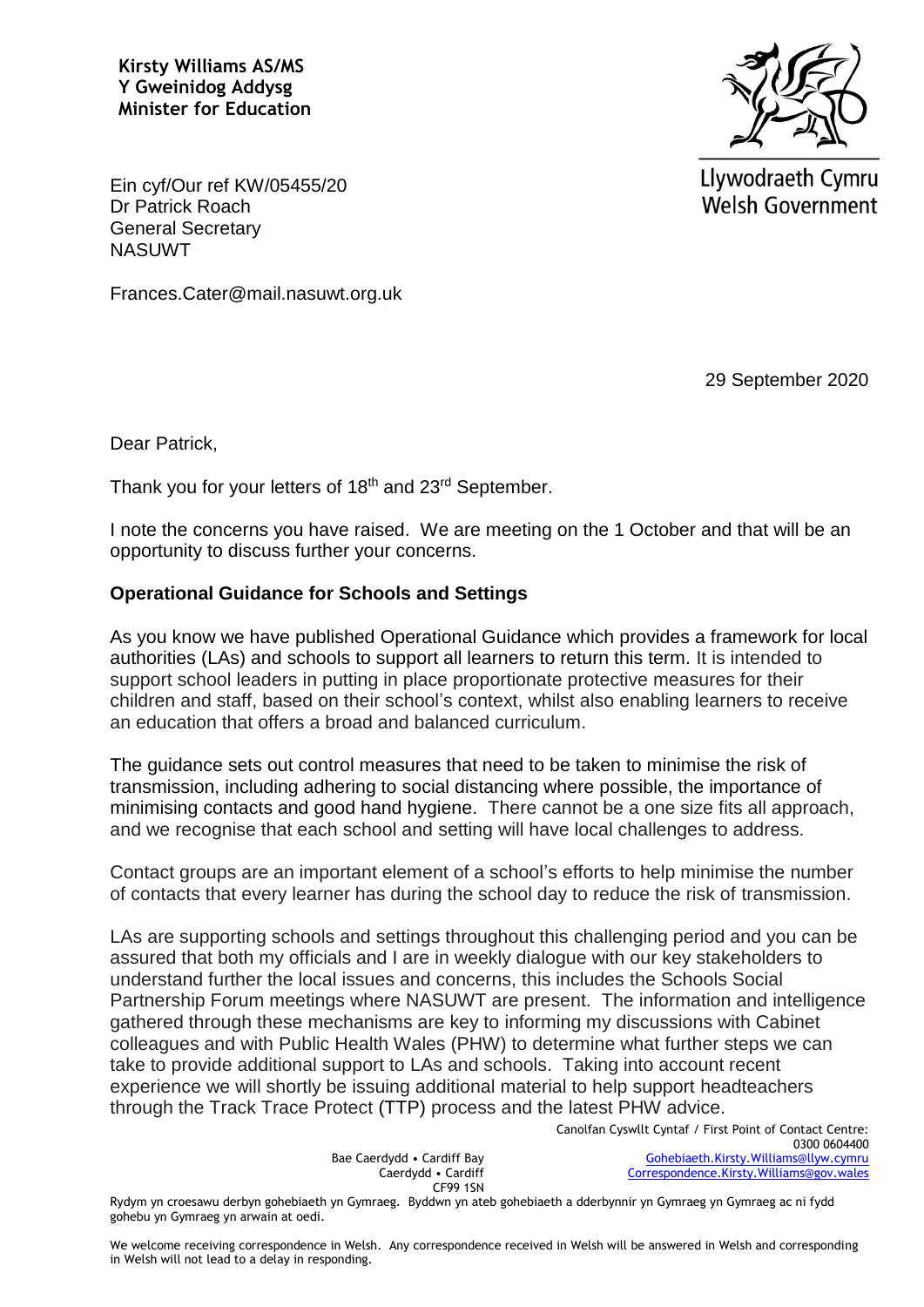### **Risk Assessments**

It is a legal requirement for schools to undertake timely risk assessments and these will have been revisited ahead of all learners returning to school. This has enabled them to consider the additional risks associated with COVID-19 alongside the control measures that need to be put in place to help mitigate these risks. Risk assessments will need to be reviewed on a regular basis, or when there is a known change in circumstances. As part of this process, we expected that schools and settings, working with their LA health and safety adviser and trade unions, would also review and update their wider risk assessments and consider the need for relevant revised controls considering the implications of COVID-19. A LA working with their schools and settings should ensure that they implement sensible and proportionate control measures which follow the health and safety hierarchy of controls as set out in the Operational Guidance.

It is not the role of Welsh Government to monitor compliance with risk assessments. The employer, whether the LA or the governing body needs to ensure that its health and safety policy is carried out. It must provide health and safety guidance to the school and ensure that staff members who are delegated tasks such as risk assessment and risk management, are competent to carry them out. If a risk assessment shows training is needed the employer must make sure this takes place. The employer cannot fulfil its statutory duty unless it monitors how well its schools are complying with its policy. We would therefore expect governing bodies and LAs to be monitoring how well their schools have complied with the requirement to carry out robust risk assessments and monitor their mitigating actions.

You will be aware that the HSE are currently undertaking spot checks in schools across Wales and where necessary providing further support. I have welcomed this and will continue to support the process. As I am sure you will appreciate, schools will need to continue to keep their risk assessments under constant review, and we have to recognise here the excellent work of our school leaders and teaching profession in taking this forward.

#### **Incidents in schools**

I am acutely aware of the COVID-19 cases in schools and these are being monitored through the test trace protect programme which involves close partnership work between PHW, local health boards (LHBs), LAs and other organisations.

I receive updates whenever a positive case is identified at an education setting whether it involves staff, learners or both. This together with other intelligence provided by PHW provides me with a broader understanding of the context of the case and wider community transmission.

Advice and guidance is provided to head teachers via PHW and the test, trace and protect programme. Each case is bespoke and the response provided has to support this. I understand from PHW that it appears currently transmission is through the community rather than the school setting at this time. However I have asked our Technical Advisory Cell for a further analysis on the transmission in children, which will be published shortly.

I'm sure you will agree that no-one wants learners or staff to have to self-isolate unless it is absolutely necessary. That is why it is critical that the whole school community adhere to the control measures put in place as part of the schools risk assessment.

## **COVID-19 Control plan**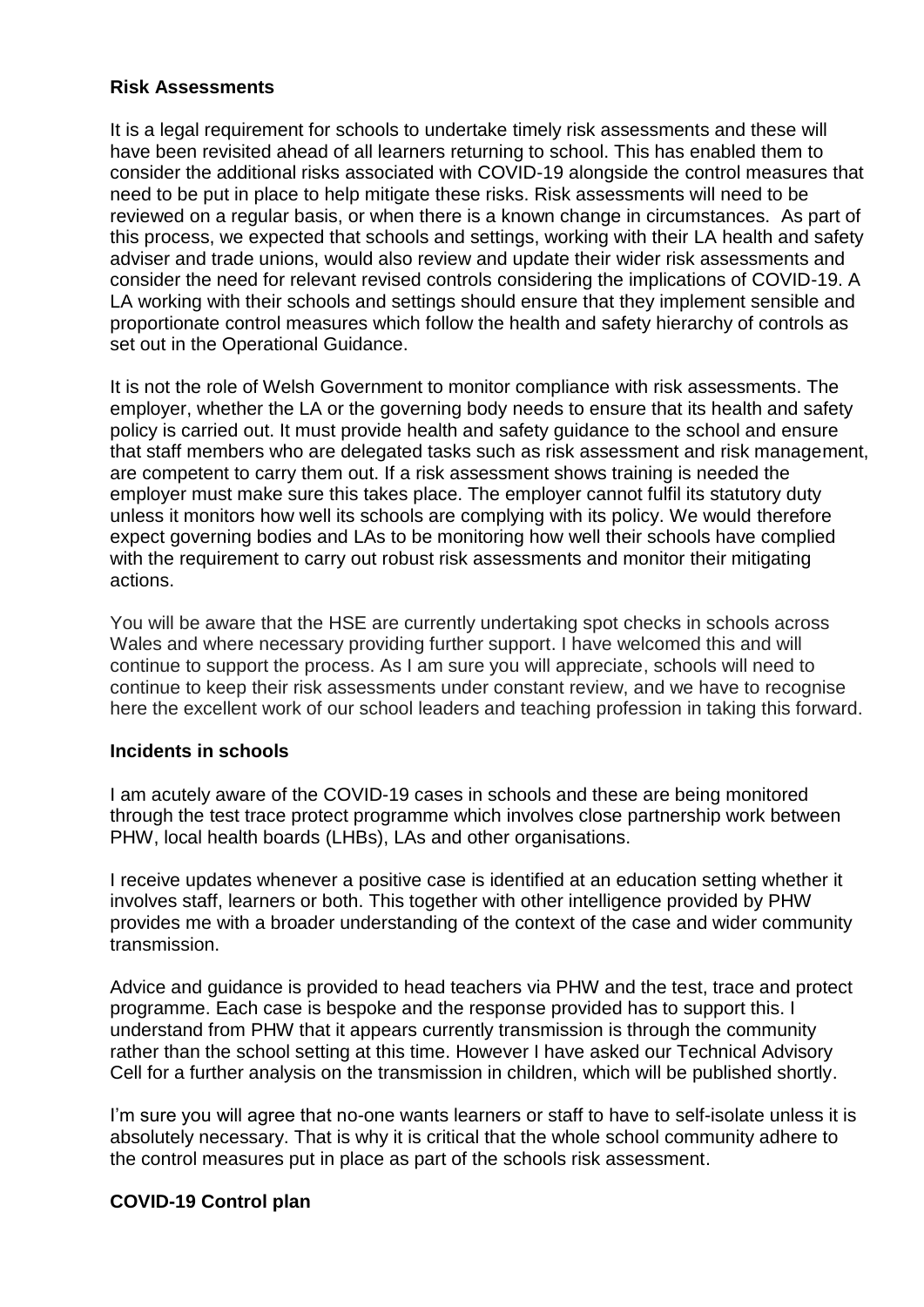I am aware of the knock on consequences for schools where learners and staff have tested positive for COVID-19 or are required to self-isolate. The Welsh Government published its Control Plan for Wales in August. We are developing a plan for education and childcare settings which builds on the framework set out in that national Control Plan, and aims to support settings plan for the actions they may need to take at each stage. I understand NASUWT, along with the other education unions, have had opportunity to comment on the draft plan.

As a Government we are clear that schools should be one of the last things to close in the event of us needing to take wider national measures. The long term impacts of loss of learning would be significant and we need to ensure our children and young people receive the support they need to continue their learning.

There are a number of challenges which the Control plan for education and childcare settings will acknowledge – it is not as simple as saying schools are open or closed. As you have pointed out, at any time we are likely to see learners and staff isolating, and sometimes in larger numbers; that will inevitably impact on the running of a school.

Where learners are isolating or unable to attend school we would want to see remote or blended learning options provided. We have shared our draft learning plan with key stakeholders, including NASUWT, and we continue to work with unions, schools and LAs to better understand the demands of remote and blended learning. Where staff are isolating or ill then the school will need to consider carefully what that means for their operations. Depending on the numbers involved it may not be possible for a school to stay open in full, and we may need to look at remote or blended learning here; again it is not a one size fits all approach. Even within a local area different schools will need to tailor their response according to their circumstances – for example, one may have more staff who are vulnerable with underlying medical conditions, another may have a greater reliance on staff from outside of the area or use of public transport.

The safety of staff and learners is paramount to our planning. The specific measures taken at each stage of our response to the virus will need to reflect local circumstances, and it will be important to ensure schools can respond accordingly. The learning plan is currently being finalised, and I know NASUWT have already shared their views.

#### **Social distancing and face coverings**

In relation to your points about the lack of social distancing within schools and the absence of PPE and other effective non pharmaceutical interventions we know that minimising contacts and mixing between people reduces transmission of COVID-19 and schools must consider how to best implement this and do everything possible within their own context.

You will be aware the Chief Medical Officer recommends, but does not mandate, the risk assessed use of face coverings in secondary schools in communal areas such as corridors where the physical layout means that contact groups cannot remain separated to the same degree and where it is difficult to adhere to other control measures. However, this will be a local decision for the school or setting depending on their assessment of the risk and in context of the local circumstances.

Face coverings may also play a particularly important role in the event of a rise in transmission rates locally or if there is a cluster of cases at a school, and their use may be increased in specific local contexts on the basis of risk assessments and local factors. In the event of a rise in transmission rates locally or if there is a cluster of cases at a school, advice will be provided by the Environmental Health Team and PHW on whether any additional measures are required, including the use of face coverings.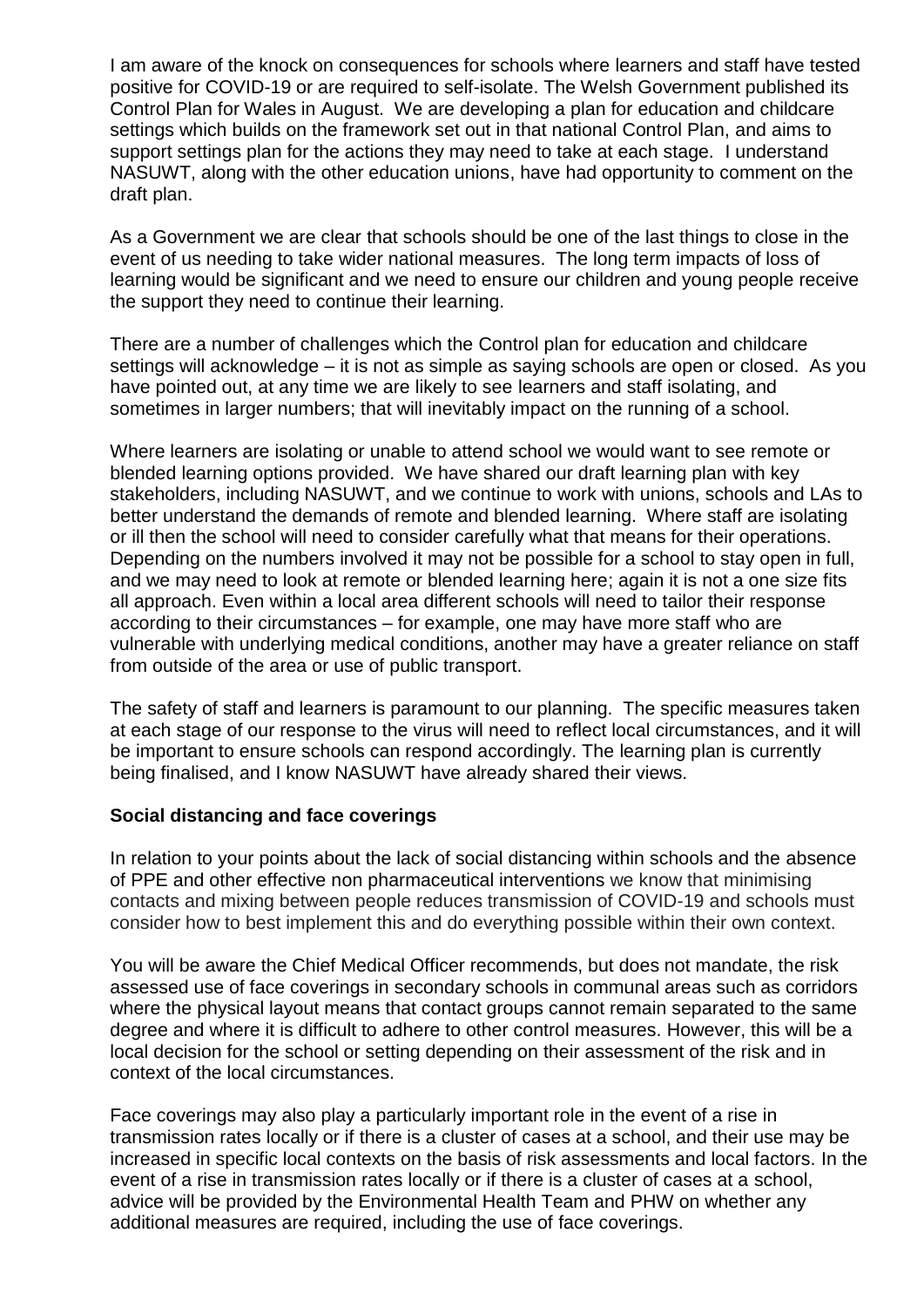In terms of PPE, there is no need to use PPE when undertaking routine educational activities in classroom/school settings; this is made clear in our Operational Guidance. It is also important to note that face coverings are not PPE and that the wearing of face coverings should not be seen in any way as a protective measure in terms of identifying a close contact. The overarching principle must be to minimise the number of contacts; keeping groups separate plays an important role in helping to achieve this.

We will be updating our Operational Guidance shortly to reflect that where an individual choses to wear a face covering for personal reasons they should be permitted to do so. I understand that this may help support wider wellbeing, reduce anxiety and provide additional reassurance for some staff alongside other mitigating measures.

# **Test Trace Protect (TTP) System**

In relation to your concerns about the TTP system, you will be aware that this is a UK wide Government issue and we are continuing to work with UK Government to manage testing capacity and direct it where it is most needed. It's important to note that only school staff with COVID-19 symptoms should take a test. We have provided guidance on testing for education settings which includes the steps they need to take should a member of staff or a learner display symptoms.

We are going further in Wales to ensure that symptomatic education practitioners have access to tests when they need them. Working with LHBs we have agreed that education practitioners can access tests through local Coronavirus Testing Units that use NHS Wales laboratories to avoid delays in accessing tests. In addition, every school in Wales is being provided with home testing kits that can be used by learners and staff when there are significant barriers to accessing tests through other routes. The rapid deployment of testing by NHS Wales will also support individual schools, where needed. The NHS COVID-19 App has also now been launched which will again support the tracing and testing of the general public in Wales.

We have significantly expanded testing and are committed to further developing our COVID-19 testing ability demonstrated by providing funding of £32m to increase testing capacity and better turnaround times in Wales, which includes extending our regional laboratories to 24-hour operation and six new 'hot labs' at hospitals across Wales. This is alongside access to the expanding UK Lighthouse Lab network which supports public and key worker testing.

## **Continuity of Learning**

For some learners going back to normal will continue to be a challenge, and therefore we should plan and be equipped for a possible further disruption of the sort we're seeing across the world as local spikes cause schools to suspend normal activity. This will call new models of learning into play, specifically blended learning in which learners will attend school for a period, are supported remotely for a period and work in directed self-study for a period of every day or week.

In turn, this will require our teachers and leaders to lead and support learning in ways that are new to them. For that reason we will continue as a Government to work with our strategic partners and schools to provide guidance, to invest in professional learning and to invest in the production of high quality resources to support learning.

During the pandemic it has become clear that many learners have not progressed as much as they might in terms of their learning, some having been impacted more seriously than others. Evidence from a range of reliable sources (OECD, ARC, Estyn, the regions, Sutton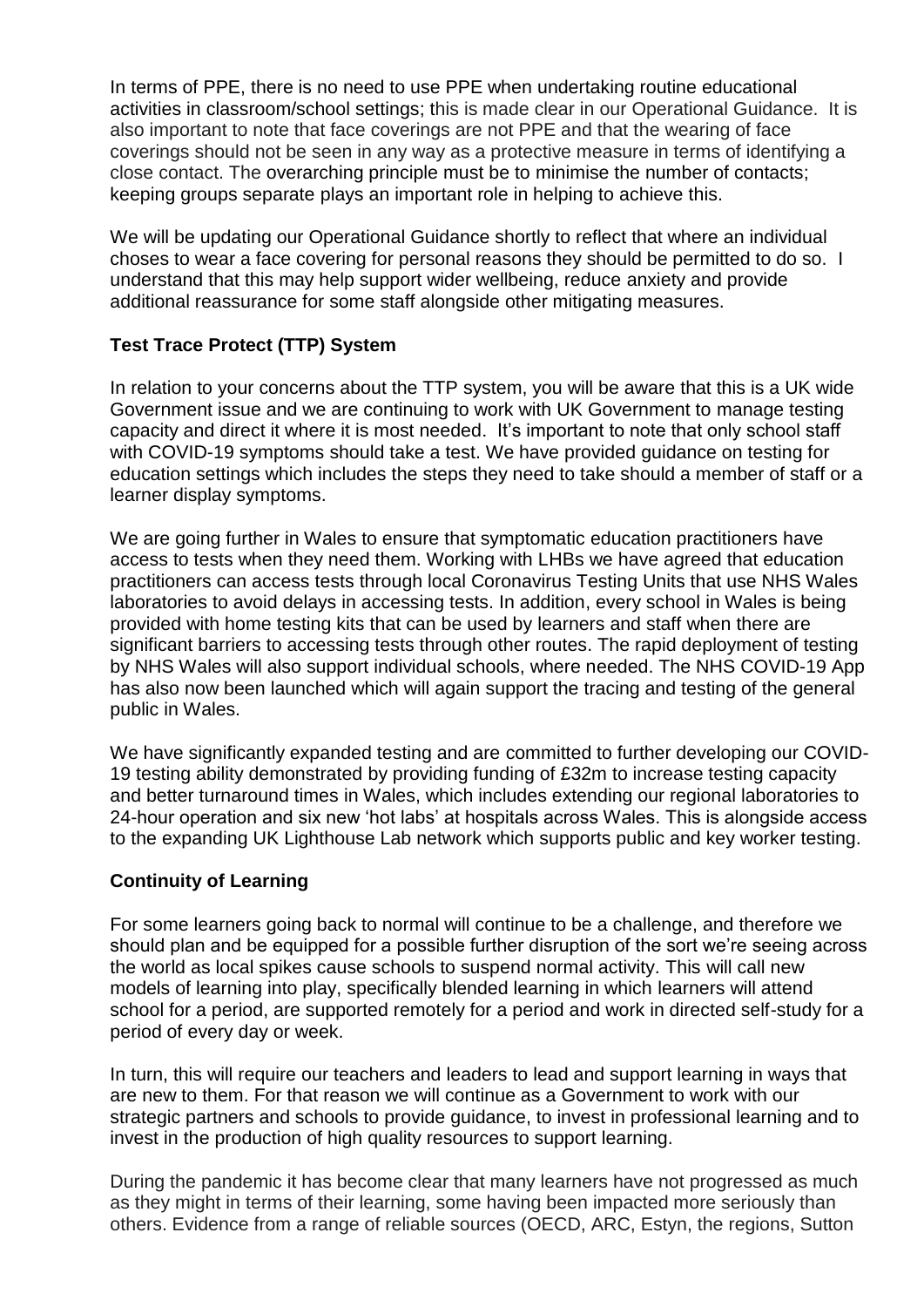Trust, Children's Commissioner, Barnardo's, International Intelligence Updates), including those focusing closely on Wales, suggests that most or all learners have been affected, and that the most vulnerable have been affected the most.

# **Supply Cover**

Now that schools have reopened fully, there will be a need for supply staff to cover both short and long term absence The Operational Guidance advises that schools can employ supply teachers and advises how they can do that whilst mitigating the risk to learners and staff. As with all staffing decisions, ensuring that suitable supply cover is in place is the responsibility of the head teacher, and, under the Staffing in Maintained Schools (Wales) Regulations 2006 school governing bodies and LAs have a legal responsibility for ensuring they have an effective school workforce in place. As with cover arrangements before the pandemic, schools can choose to source cover directly, via LAs or via supply agencies.

Supply teachers employed directly by schools or LAs should be treated the same as permanent teachers. Where supply teachers are on short term and/ or zero hours contracts from LAs they should be treated as other LA staff are on such contracts. Supply teachers employed by agencies will be governed by the same requirements as all other zero hours/ contract workers.

In addition you may be aware that I have recently announced an additional £29million through our "Recruit, Recover, Raise Standards" programme to schools to boost support for learners at crucial stages in their education from September. The programme will create fixed-term job opportunities for teaching staff within all LA areas, and I anticipate that many of these will be filled from the supply sector.

#### **Childcare arrangements**

With regards to access to childcare in areas subject to local measures, childcare settings remain open and operational in all areas currently subject to these additional restrictions. Accessing childcare is also one of the reasonable excuses for entering or leaving an area subject to local measures, and there is an allowance for accessing informal childcare provided by family and friends in these areas, where no other options are available. Teachers should, in most cases, be able to continue using their normal childcare arrangements. If for some reason they cannot do that, such as their regular childcare provider being closed for a short period, the local Family Information Service will be able to provide advice on other options within the area.

Where a child is sent home from one education or childcare setting either because they are symptomatic or because they have been asked to isolate, they should not be attending other education or childcare settings until they have either completed their isolation or are well again. Nor should a child who is symptomatic or unwell be cared for outside of their own home.

Where a member of the school staff has to stay at home to care for their child, because their child is either symptomatic or because they need to self-isolate then they should discuss this with their employer at the earliest opportunity. Depending on the circumstances it may be feasible to work from home however I appreciate that an individual's circumstances will affect their ability to do this which is why it is important they discuss arrangements with their employer. I'm sure schools will already have been thinking about this very issue as part of the risk assessment process.